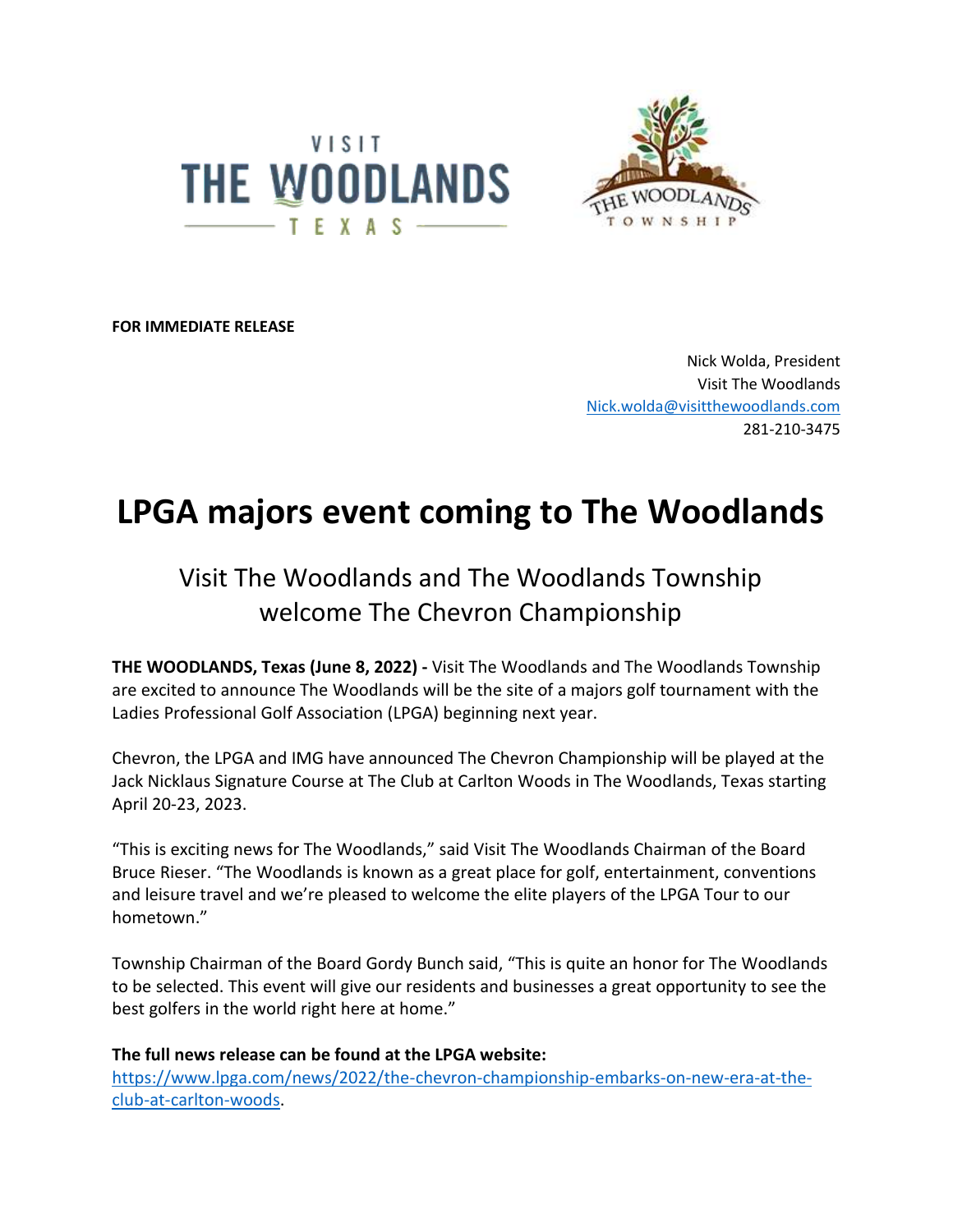Steve Salzman, the Chief Operating Officer of The Club at Carlton Woods said, "Being the host location of The Chevron Championship is a big moment for The Woodlands. It is a moment that would not have been possible without great collaboration. The assistance and commitment of logistical support with representatives from The Woodlands Township and Visit the Woodlands were critical in our ability to be the host location. The Woodlands is a great golf destination in general, now it will be a destination for major championship golf also. The Woodlands leadership's passion for the area, exposure opportunities, and growth have made this a great partnership already."

The Woodlands has garnered local, state, national and international attention over its history and is currently ranked by Niche.com as the "#1 Best City to Live in the United States" for the second year in a row. The Woodlands is home to The Cynthia Woods Mitchell Pavilion, one of the Top 5 outdoor concert facilities in the world, millions of square feet of shopping, dining and hospitality, and features marquee events such as the PGA Insperity Invitational Golf Tournament, the Memorial Hermann IRONMAN Texas, and The Woodlands Waterway Arts Festival.

The Woodlands Convention & Visitors Bureau, known as Visit The Woodlands, is a 501 (c) (6) organization and is the official Destination Management & Marketing Organization for The Woodlands Township. The organization supports and invests in hospitality businesses, provides complimentary services to meeting planners, engages potential visitors across digital and social channels, and so more to help visitors enjoy everything that makes The Woodlands such a unique destination.

The Woodlands Township is the governmental service provider for residents and businesses, providing enhanced law enforcement services, fire protection, environmental services, parks and recreation, economic development and more. The Township staff and publicly elected Board of Directors are committed to public safety and exceptional levels of customer service.

More details about The Chevron Championship will be coming soon.

## **About The Ladies Professional Golf Association (LPGA)**

The Ladies Professional Golf Association (LPGA) is one of the longest-running women's professional sports associations in the world. Founded in 1950, the organization has grown from its roots as a playing tour into a nonprofit organization involved in every facet of golf. The LPGA Tour and the LPGA Professionals comprise the backbone of what has become the premier women's professional sports organization in the world today. The LPGA maintains a strong focus on charity through its tournaments, its grassroots junior and women's programs, and its LPGA Foundation. The LPGA is under the guidance of Commissioner Mollie Marcoux Samaan and is headquartered in Daytona Beach, Fla. For more information, visit [www.lpga.com.](http://www.lpga.com/)

## **About The Woodlands**

Located just 30 minutes north of Houston, Texas and minutes from George Bush Intercontinental Airport, The Woodlands is home to approximately 120,000 residents and 2,000